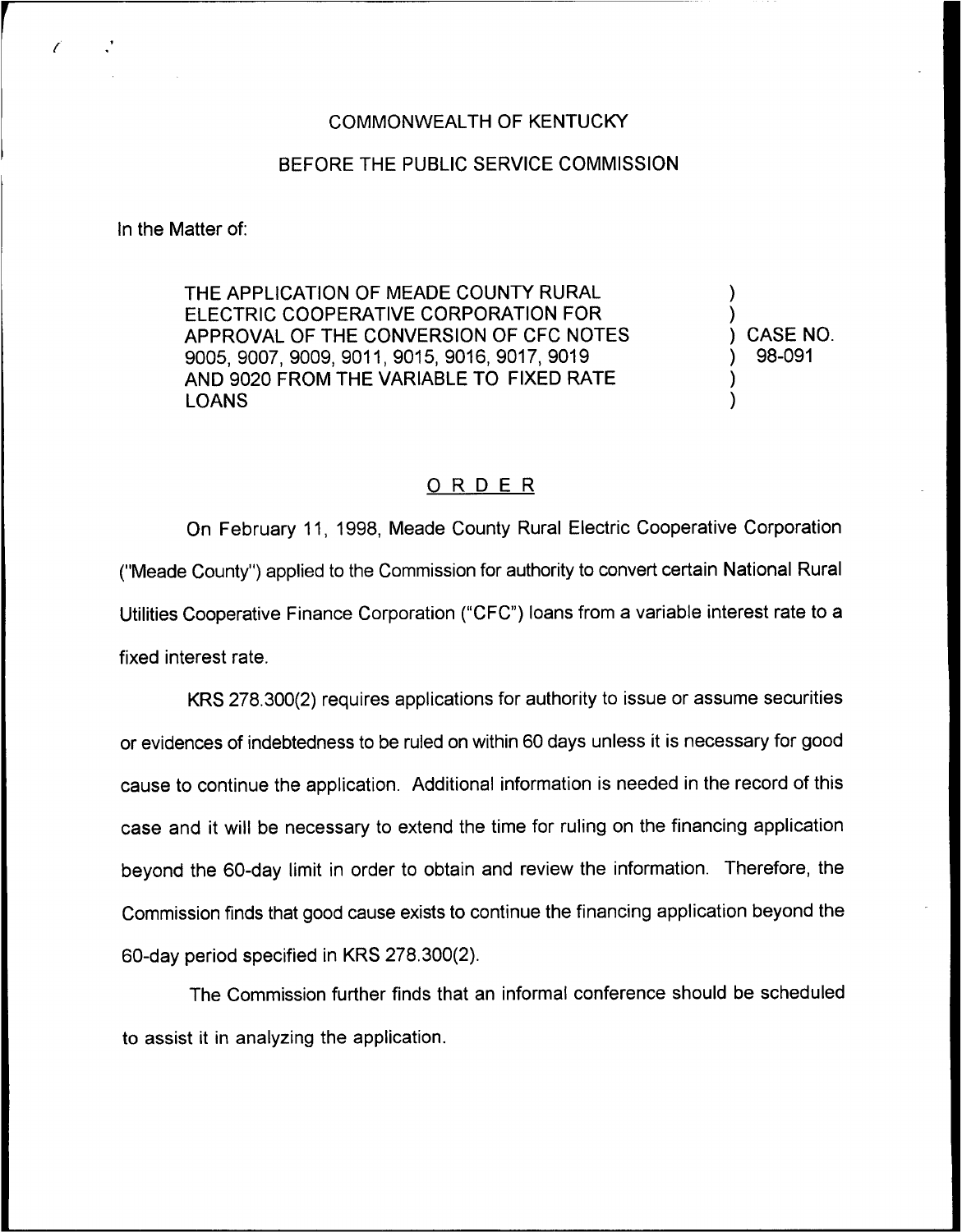IT IS THEREFORE ORDERED that:

Meade County's application for authorization to convert the loans is  $1<sub>1</sub>$ continued beyond the 60-day period specified in KRS 278.300(2).

2. An informal conference is scheduled for April 20, 1998, at 9:30 a.m., Eastern Daylight Time, in Conference Room <sup>1</sup> of the Commission's offices at 730 Schenkel Lane, Frankfort, Kentucky. The purpose of the conference will be to discuss the conversion of CFC long-term loans from a variable interest rate to a fixed interest rate. Meade County shall be prepared to:

a. Identify the case number, style, and date of the final Order where the financing was originally approved by the Commission for each loan Meade County is proposing to convert.

b. Discuss the review that Meade County conducted in determining the potential savings realized when converting.

c. Provide an Internal Rate of Return Analysis for each loan using the CFC model. The analysis should reflect the following three alternatives:

(1) The CFC's fixed rate as of February 1, 1998.

(2) The variable rate as of February 1, 1998 increasing .25 percent semi-annually beginning after the first year.

(3) <sup>A</sup> fixed rate that would be near the break-even point.

d. Provide the Board of Directors' Resolution.

 $-2-$